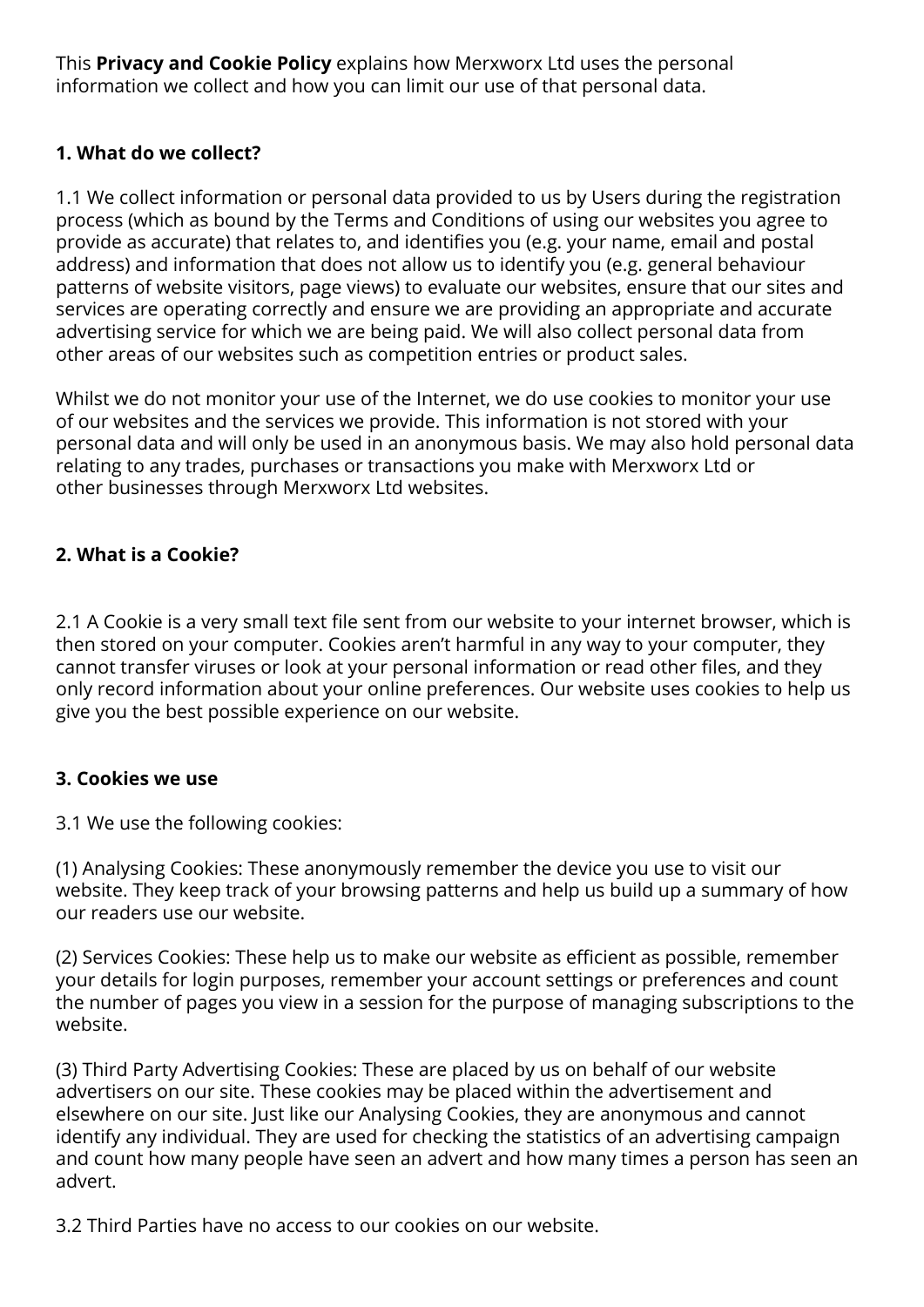#### **4. How do we gather information?**

4.1 The information we gather is collected in two ways:

(1) Indirectly through website cookie technology or technology when you use any of our mobile device applications; and

(2) directly when you register with any of the websites and create a profile, download a mobile device application or when otherwise providing information through our website (such as competition entries).

### **5. How do you decide how you want to hear from us?**

5.1 We will always explain to you how and why we might contact you at the point where your personal information is collected. We will also give you a means of withholding or granting us permission to contact you by a series of tick boxes. If there are no tick boxes for you to check or uncheck, it is because we will not be contacting you with any information other than that which you sign up for (e.g. competition entry).

5.2 When responding to our offers or promotions by post, if you wish to be excluded from marketing content or for us to not send you offers and promotions please make this clear by stating "No Promos".

5.3 If you have signed up to receive marketing from us by text (SMS), please reply using the in-message prompt to exclude yourself from further marketing messages by that means.

5.4 If you have signed up to our newsletter or to receive email marketing from us, please use the unsubscribe link at the bottom of any of our emails to amend any marketing lists you may be included in.

### **6. How do we use the information we gather?**

6.1 We might use your information to:

(1) remember who you are when you visit our website and track your browsing patterns by using cookies;

(2) place your information into categorised segments so as to identify your interests, helping us give you advertisements and offers that are of relevant interest to you;

(3) ensure any of our services you access or receive are correctly managed (including your subscriptions;

(4) contact you by telephone, SMS, email or post to inform you of any of our services, products or promotions (which in some cases may be provided by third parties), but only in accordance with the permissions you grant us.

(5) ensure any materials or content on the website or in our apps are presented in the most effective way for you and your devices (both computer and handheld or mobile);

(6) collect and record numeric internet addresses to further improve the website and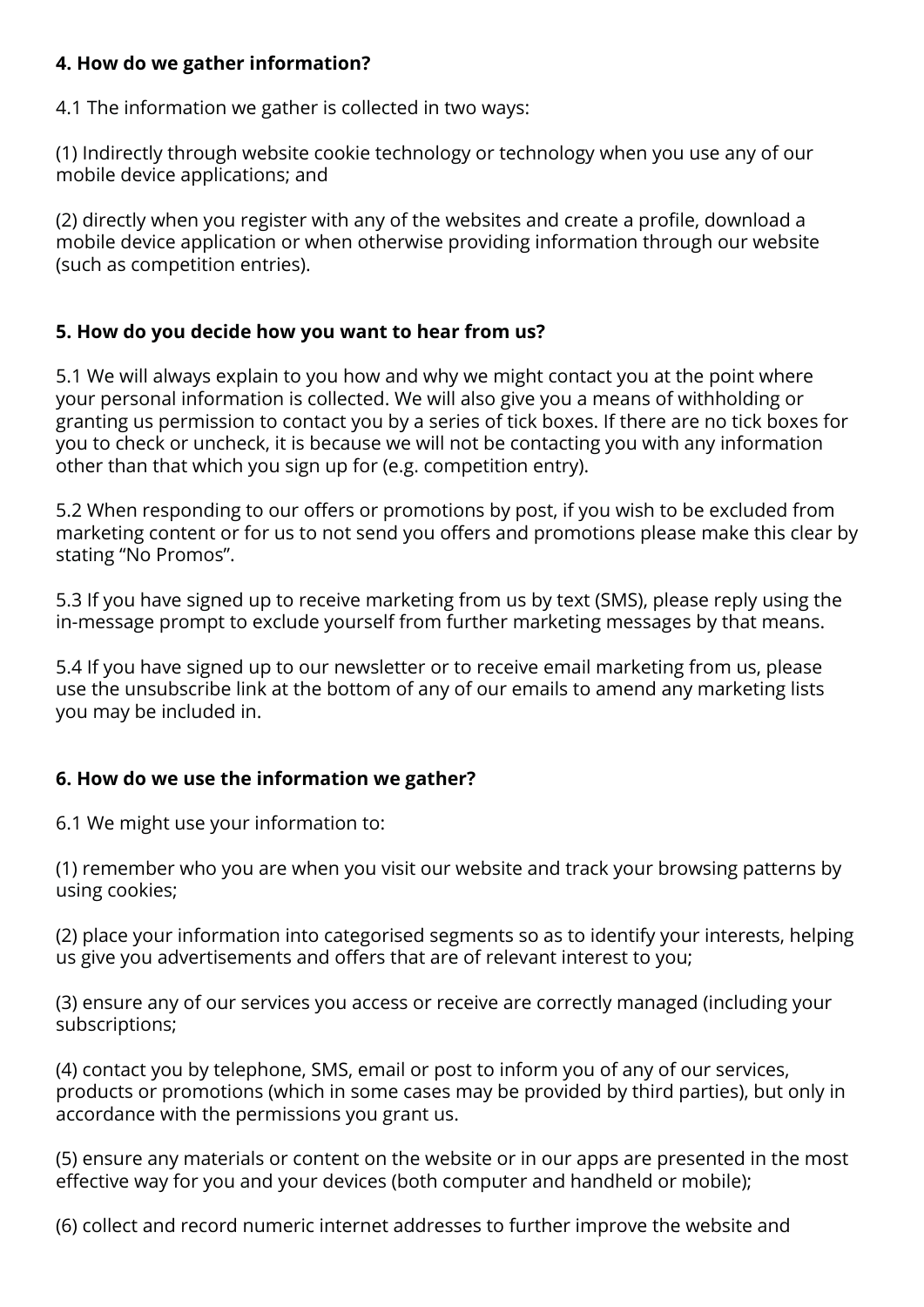observe website usage;

(7) measure and understand user feedback and recognise user hotspots;

6.2 If you have subscribed to any of or services, we will use the information you provide to keep you updated on those services unless you have told us otherwise.

# **7. Accessing and updating your personal information**

7.1 You can update or change your details by getting in touch with us via the details on the contact page of our website.

7.2 You have access rights to any personal information we hold about you. To receive a copy of the personal information we hold about you, please get in touch with us via the details on the contact page of our website.

### **8. Managing your browser cookies preferences**

8.1 Most internet browsers will allow you to change your cookie preferences or turn off cookies. Switching off cookies may affect the usage of the website, change the performance of the website or restrict access to the website altogether. To do this, access the "help" feature of your web browser if it has one.

#### **9. Security**

9.1 The password you enter when signing up with the website is encrypted for your protection against any unauthorised access to your personal information.

9.2 We will do our utmost to protect the privacy of our users. No data transmission across the Internet can be completely secure, and consequently we cannot guarantee the security of your personal information and/or use of the website. Any personal or non-personal information you send is at your own risk and nay be read by others. However once we have received your information we have procedures to protect the security of that information.

### **10. Disclosing your information**

10.1 We may reveal your personal information if we are approached by a likely buyer of our business, if by law we are required to do so or in good-faith deeming such an action to be essential to comply with the law.

10.2 We will never without your permission sell or pass on your personal information to third parties for marketing purposes.

### **11. Where we store your personal information**

11.1 The personal information you provide us with is stored inside the UK.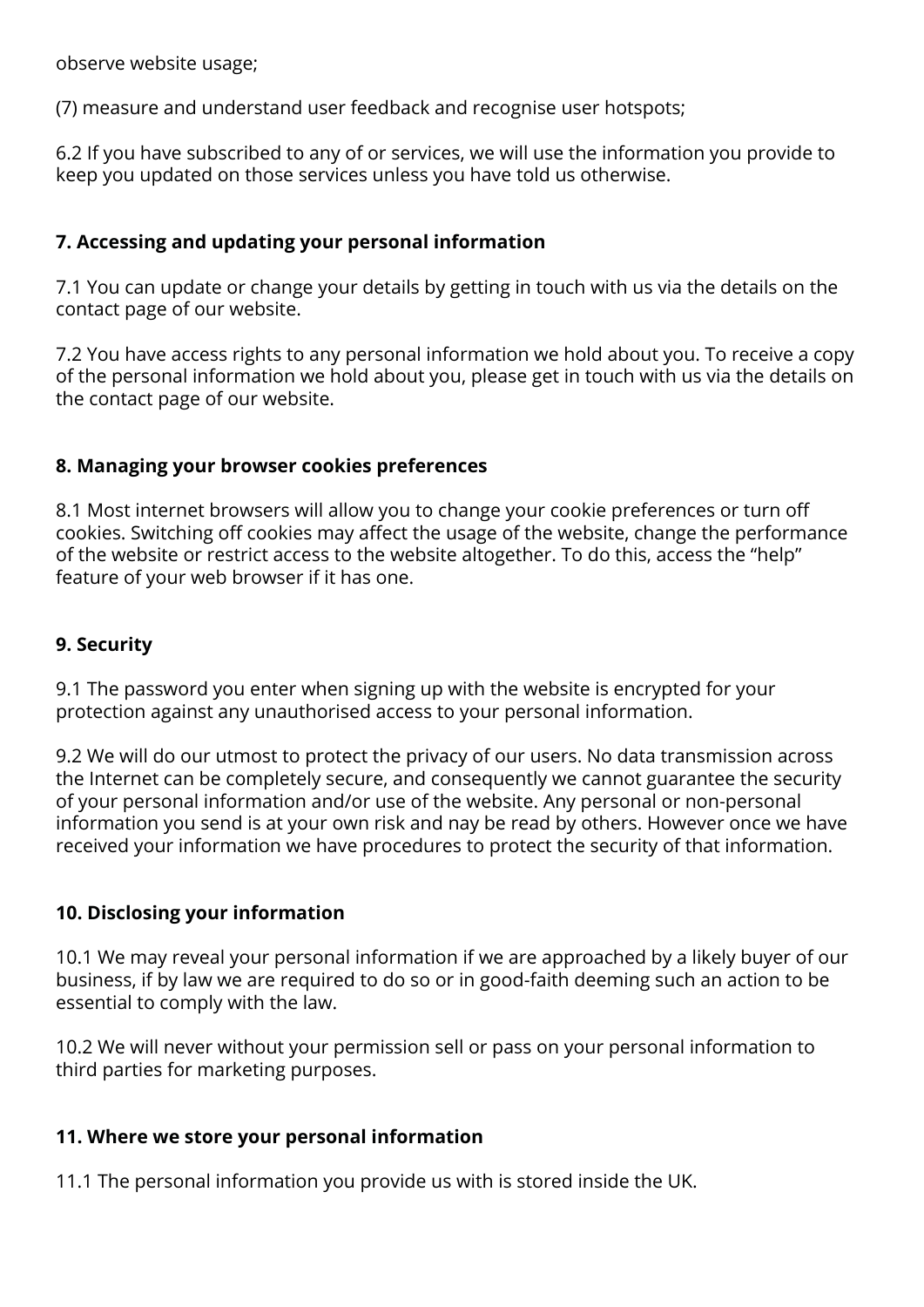#### **12. Changes to this Policy**

12.1 We reserve the right to make changes to this policy at any time. If we do, we will post those changes onto this page or in a link at the footer of our website. Please check regularly to be kept up to date with any changes to this policy.

#### **13. If you don't feel we're adhering to this Policy, what should you do?**

13.1 If you for any reason believe that we are not adhering to this Policy, please notify us via the details on the contact page of our website, and we will try to resolve the issue as quickly as possible.

### **Online Transation Terms and Conditions**

These terms and conditions apply to all online card transactions made to Merxworx Ltd. Please read these terms carefully before using the online payment facilities. Merxworx Ltd may change these terms from time to time without notice. Changes will apply to any subsequent transactions with Merxworx Ltd.

**1.** Using the online payment facilities on our website indicates that you accept these terms. If you do not accept these terms do not use our online payment facilities. All online payments are subject to these conditions.

**2.** Your payment will normally reach Merxworx Ltd bank account within two working days. We cannot accept any liability for delayed payments.

**3.** We cannot accept liability for payments being recorded on the wrong account if you supply inaccurate information, but will make every effort to reallocate any such payments if they arise.

**4.** We cannot accept liability if payment is refused or declined by your credit/debit card supplier for any reason.

**5.** If your card supplier declines payment, Merxworx Ltd is under no obligation to bring this fact to your attention. You should check with your bank/credit/debit card supplier that payment has been deducted from your account.

**6.** The data that you provide during online payment transactions is securely held by Merxworx Ltd or our e-commerce provider under the terms of the Data Protection Act 1998 and in accordance with the PCI Data Security Standard (PCI DSS) and will only be used for the purpose of recording your payment and for accounting processes.

Your data will be treated confidentially and with the utmost care and respect. We shall abide by the principles of the Data Protection Act 1998 and ensure that the data is used for no